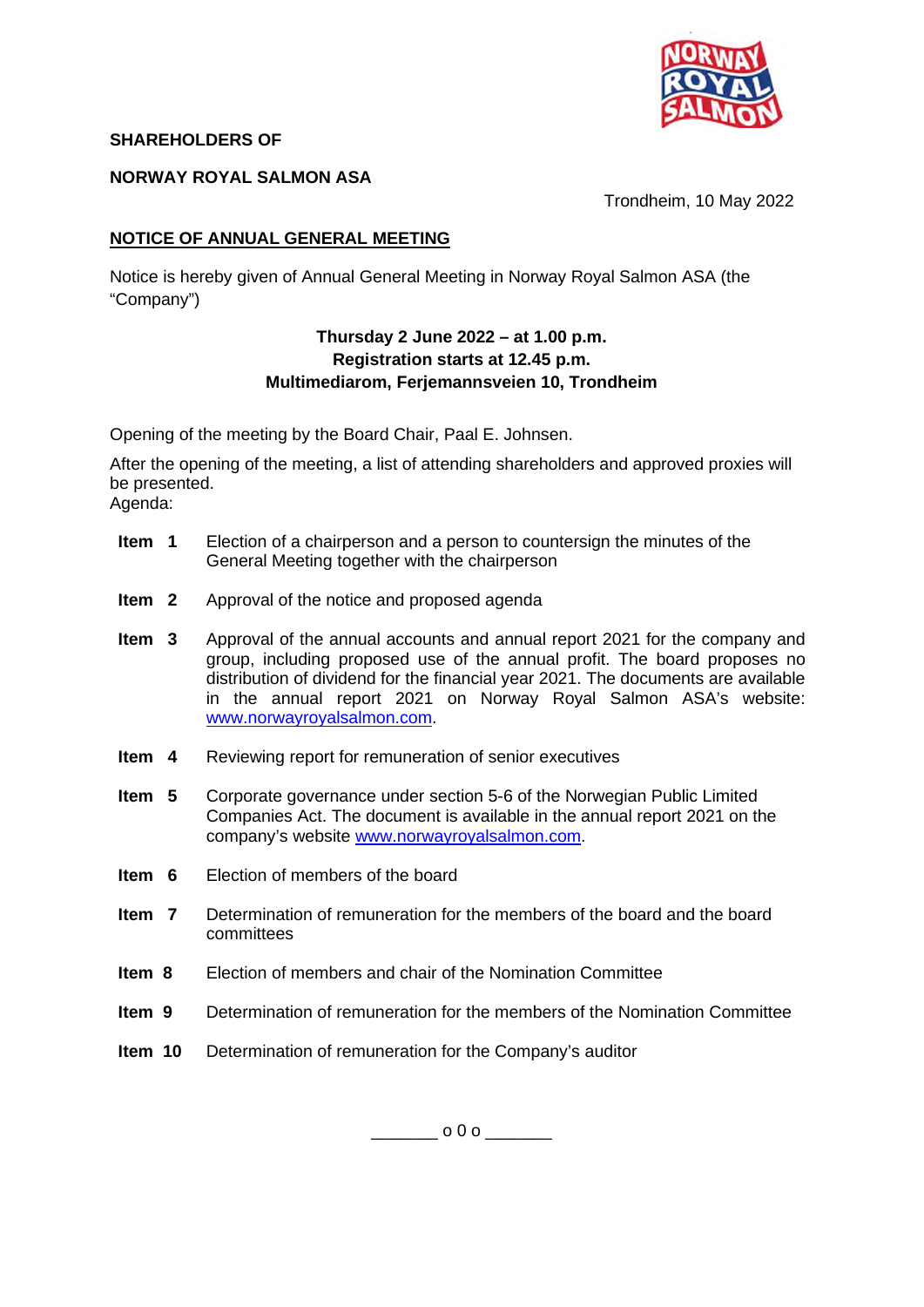Norway Royal Salmon ASA has a share capital of NOK 43,572,191 divided on 43,572,191 shares, each with a nominal value of NOK 1.00. Each share entitles its holder to cast one vote at the General Meetings of the Company. The right to attend and vote at the general meeting can only be exercised when the acquisition of shares has registered in the Norwegian Central Securities Depository (VPS) no later than the fifth working day before the General Meeting (registration date). Norway Royal Salmon ASA holds 197 495 treasury shares.

The shareholders have the following rights in connection with the Company's General Meeting:

- The right to attend the General Meeting, either personally or by proxy
- The right to speak at the General Meeting
- The right to bring an advisor and give one advisor the right to speak
- The right to require information from the members of the board and the CEO on matters that might affect the assessment of (i) the approval of the annual accounts and annual report, (ii) matters to be decided upon by the shareholders and (iii) the financial state of the Company, including the business of other companies in which the Company participates, and other matters to be discussed by the General Meeting, unless the information required cannot be disclosed without such disclosure causing disproportionate damage to the Company.
- The right to discuss matters at the General Meeting that the relevant shareholder has reported to the board of directors in writing no later than seven days before the time limit of tree weeks for giving notice together with a proposed resolution or a reason for putting the matter on the agenda. If the notice of General Meeting has already been sent, a new notice must be sent if the time limit for giving notice of General Meeting has not been exceeded.
- The right to present alternatives to the board of directors' proposals in the matters that the General Meeting shall discuss.

Shareholders wanting to attend the General Meeting are requested to submit the attached attendance slip (Attachment 1) to the address and within the time limit stated therein. **Shareholders or proxies who want to attend and vote on the General Meeting, have to give notice to the Company within two days before the General Meeting. This is in accordance with the Articles of Association section 7.** 

If the shares have been registered in VPS in the name of a manager, cf. section 4-10 of the Norwegian Public Limited Companies Act, and the actual shareholder wants to attend the General Meeting, either personally or by proxy, the actual shareholder must present a written confirmation from the manager that the person in question is the actual shareholder, as well as a statement from the shareholder himself that the person in question is the actual owner.

Shareholders have the right to attend and vote by proxy. In that case, a written and dated form of proxy must be presented at the general meeting. The attached form of proxy (Attachment 2) may be used. To reduce the risk of spreading coronavirus (covid-19), and in line with recommendations from the authorities, shareholders in Norway Royal Salmon ASA are asked not to attend this year's Annual Meeting in person. Shareholders will be able to exercise their shareholders rights by using the enclosed power of attorney form.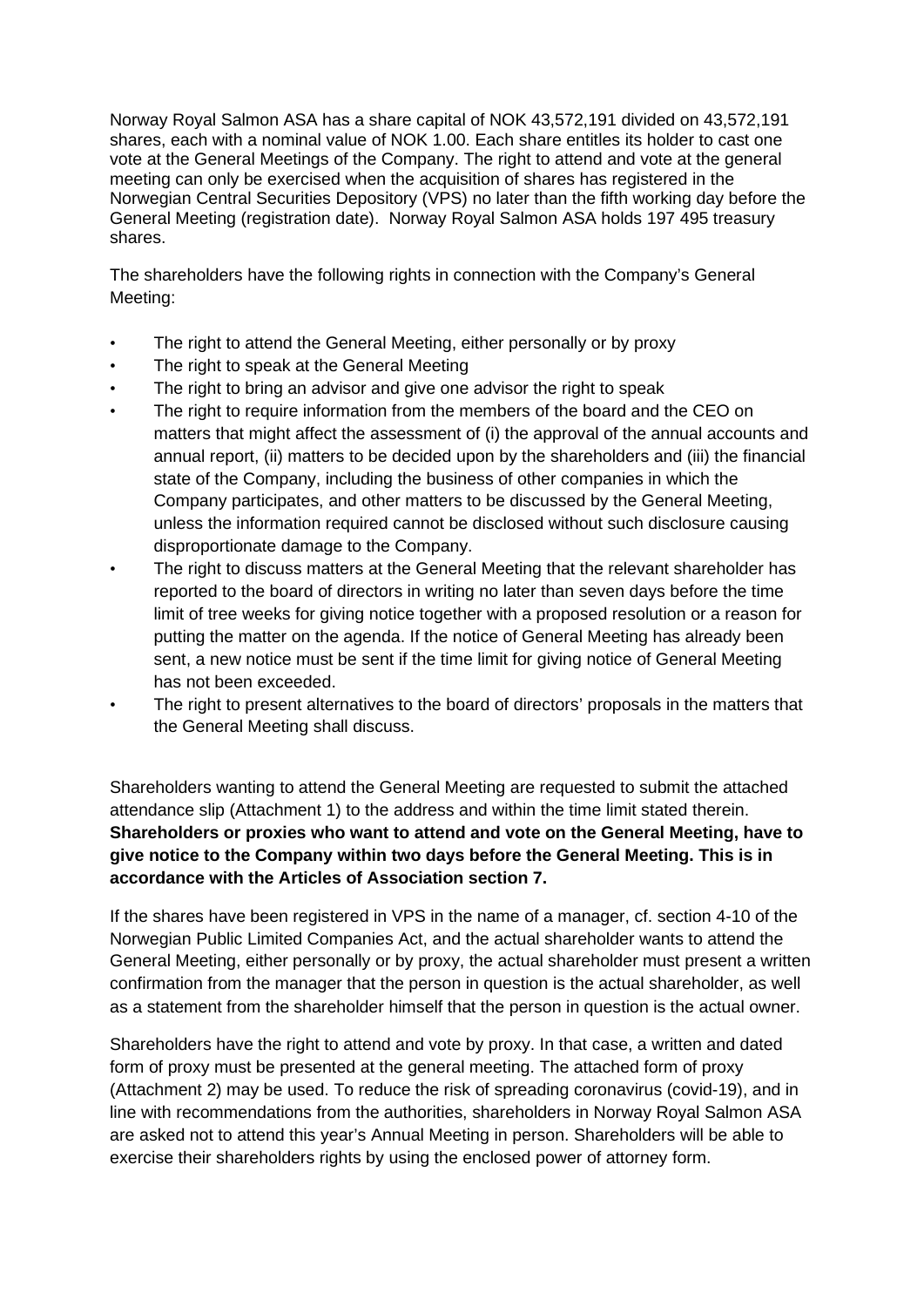Please note that authority granted without voting instructions may trigger flagging/disclosure requirements under Norwegian law. Pursuant to section 4-2, third paragraph of the Securities Trading Act, having authority to vote without any voting instructions, are treated in the same manner as ownership of shares or rights to shares. This implies that the proxy will be obliged to flag/disclose the granted authorities if they relate to a number of shares that (together with the proxy's own shares, if any, or rights to shares) reaches or exceeds the thresholds under section 4-2, second paragraph, of the Securities Trading Act.

This notice including attachments is available on the Company's website www.norwayroyalsalmon.com

According to section 7 of the articles of association, the attachments to the notice are not sent by mail to the shareholders. However, any shareholder may require that the attachments are sent free of charge to him or her by mail. If a shareholder wants to receive the documents, please contact the Company at telephone no. (+47) 73 92 43 00 or by e-mail to: edel.gjaere@salmon.no

The board of directors of Norway Royal Salmon ASA encourages shareholders to register that they can receive electronic documents in their VPS accounts.

Best regards **Norway Royal Salmon ASA** 

Paul E-Jelencer

**Paal E. Johnsen**  Board Chair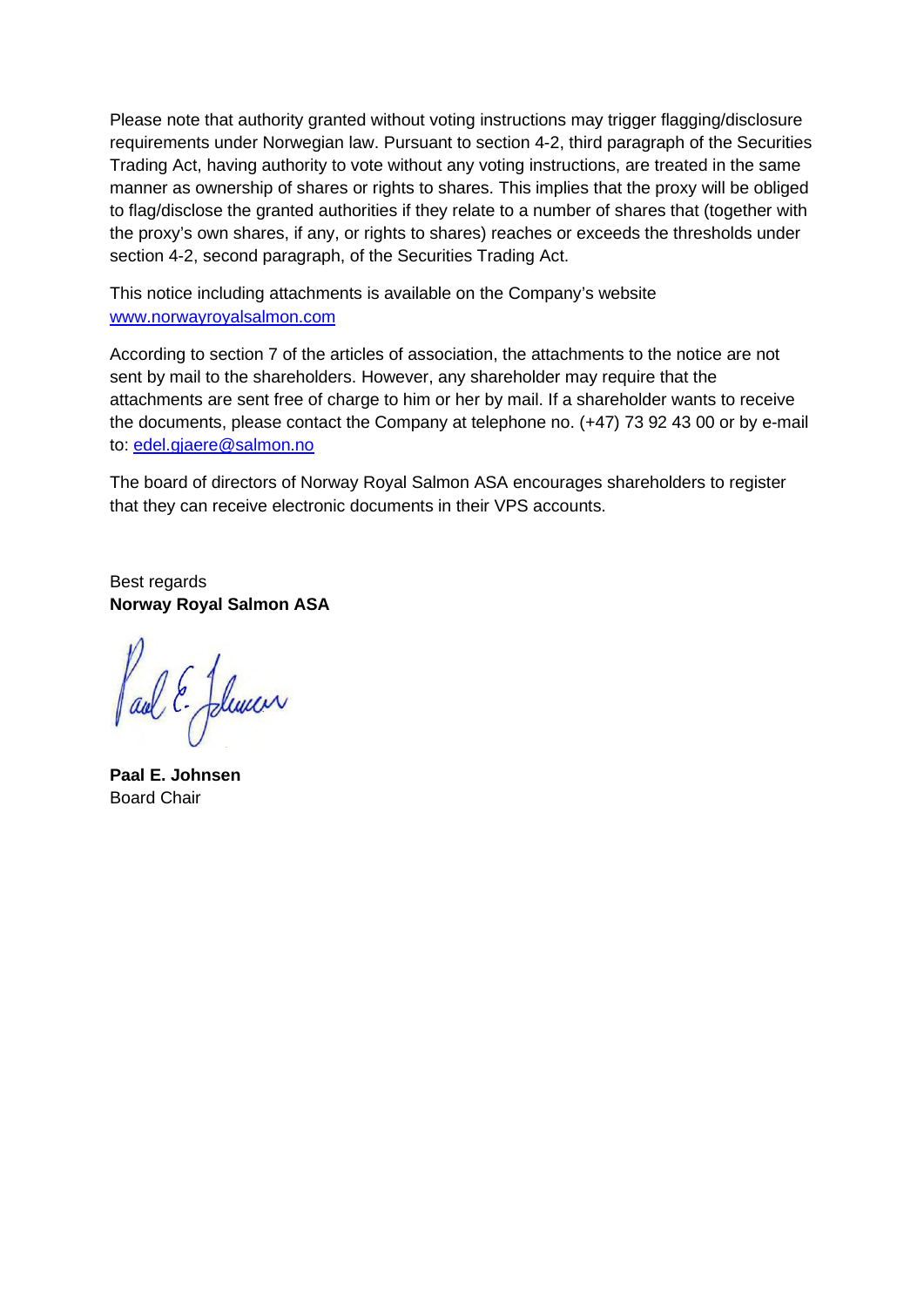# **Item 3: Approval of the annual accounts and annual report for 2021 for the company and group, including proposed allocation of the annual profit**

Reference are made to the Company's annual report for 2021 that is available on Norway Royal Salmon ASA's web page: www.norwayroyalsalmon.com.

The board proposes that the General Meeting passes the following resolution:

*"The General Meeting of NRS approves the presented annual accounts and report for Norway Royal Salmon ASA as the company's and group's annual accounts and report for 2021. The General Meeting adopts the board of directors' proposed allocation of the annual profit of NOK 361 440 895 in the following manner:* 

| Transferred to fund for valuation variances NOK 201 445 671 |                  |
|-------------------------------------------------------------|------------------|
| Transferred from other equity                               | NOK 159 995 224  |
| In total                                                    | NOK 361 440 895" |

The board proposes no dividend to be paid for the financial year 2021.

### **Item 4: Reviewing Remuneration report for senior executives 2021**

Reference is made to the Company's remuneration report for senior executives for 2021 that is attached this notice.

Pursuant to section 6-16 (b) of the Norwegian Public Limited Liability Companies Act, the board of directors has prepared a remuneration report for senior executives. The Company's auditor has reviewed the report to ensure it contains the required information. The remuneration report is subject to an advisory vote by the Company's General Meeting

The board of directors proposes that the General Meeting passes the following resolution:

*"The general meeting approves the board's remuneration report for senior executives for 2021."* 

# **Item 5: Corporate governance under section 5-6 of the Norwegian Public Limited Liability Companies Act.**

Reference is made to the Company's annual report for 2021 that is available on Norway Royal Salmon ASA's website: www.norwayroyalsalmon.com.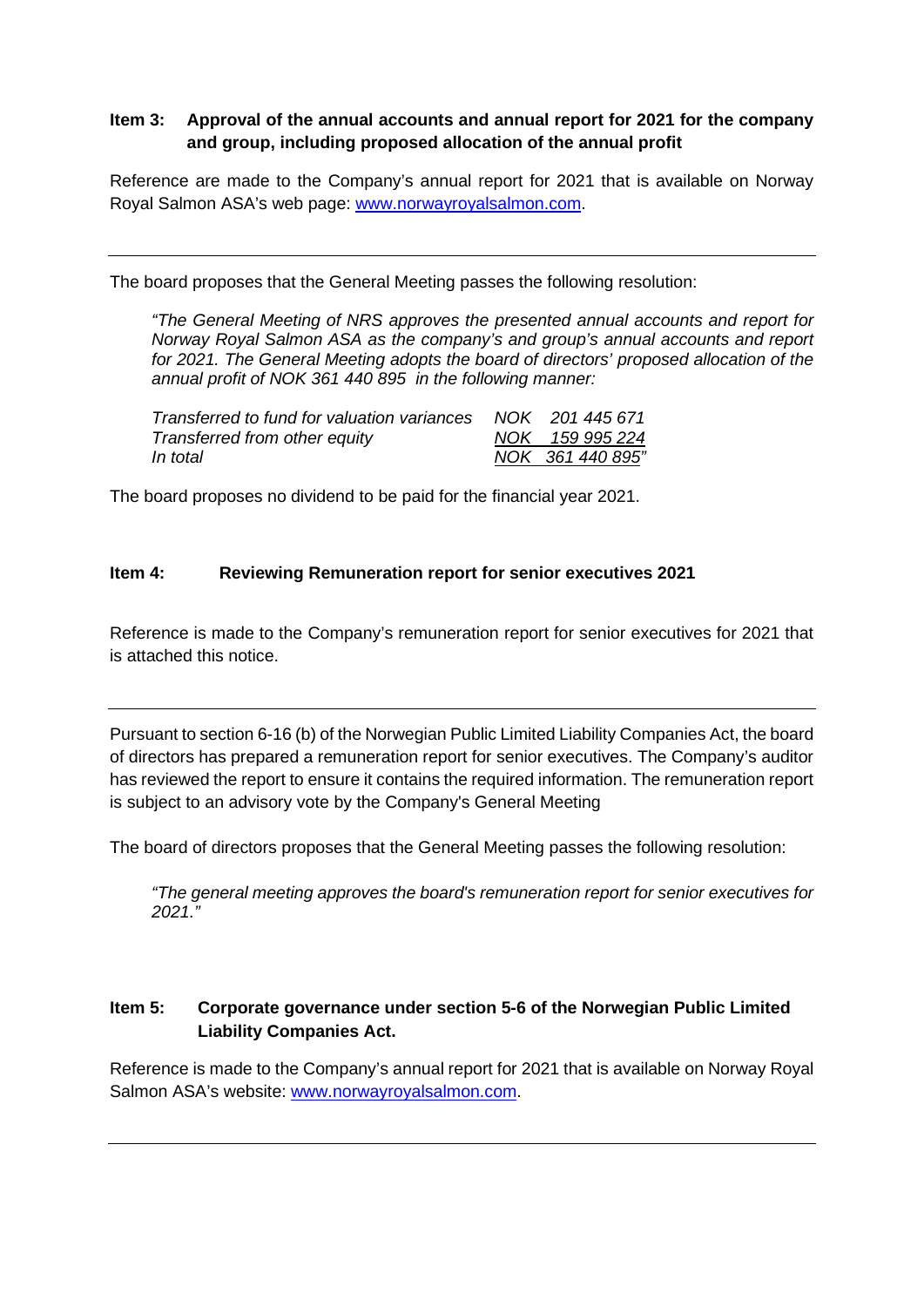Pursuant to section 5-6 of the Norwegian Public Limited Liability Companies Act, the board of directors has prepared a statement on the guidelines for corporate governance. The statement is included in the annual report for 2021, available on the Company's website, and will be presented to the General Meeting. Pursuant to Section 5-6 (4) of the Norwegian Public Limited Liability Companies Act, the General Meeting shall consider this statement in accordance with the Accounting Act Section 3-3b.

The statement is not subject to the General Meeting's vote.

## **Item 6: Election of board representatives**

The nomination committee's recommendations are found in the attachment.

The board of directors proposes that the General Meeting passes the following resolution:

*"The General Meeting adopts the Nomination Committee's recommendations"* 

#### **Item 7: Determination of remuneration for the members of the board and the board committees.**

The proposed remuneration for the members of the board and the board committees are found in the attachment.

The board of directors proposes that the General meeting passes the following resolution:

*"The General Meeting adopts the Nomination Committee's recommendation."* 

#### **Item 8: Election of members and leader of the nomination committee.**

The nomination committee's recommendations are found in the attachment.

The board of directors proposes that the General Meeting passes the following resolution:

*"The General Meeting adopts the Nomination Committee's recommendation."*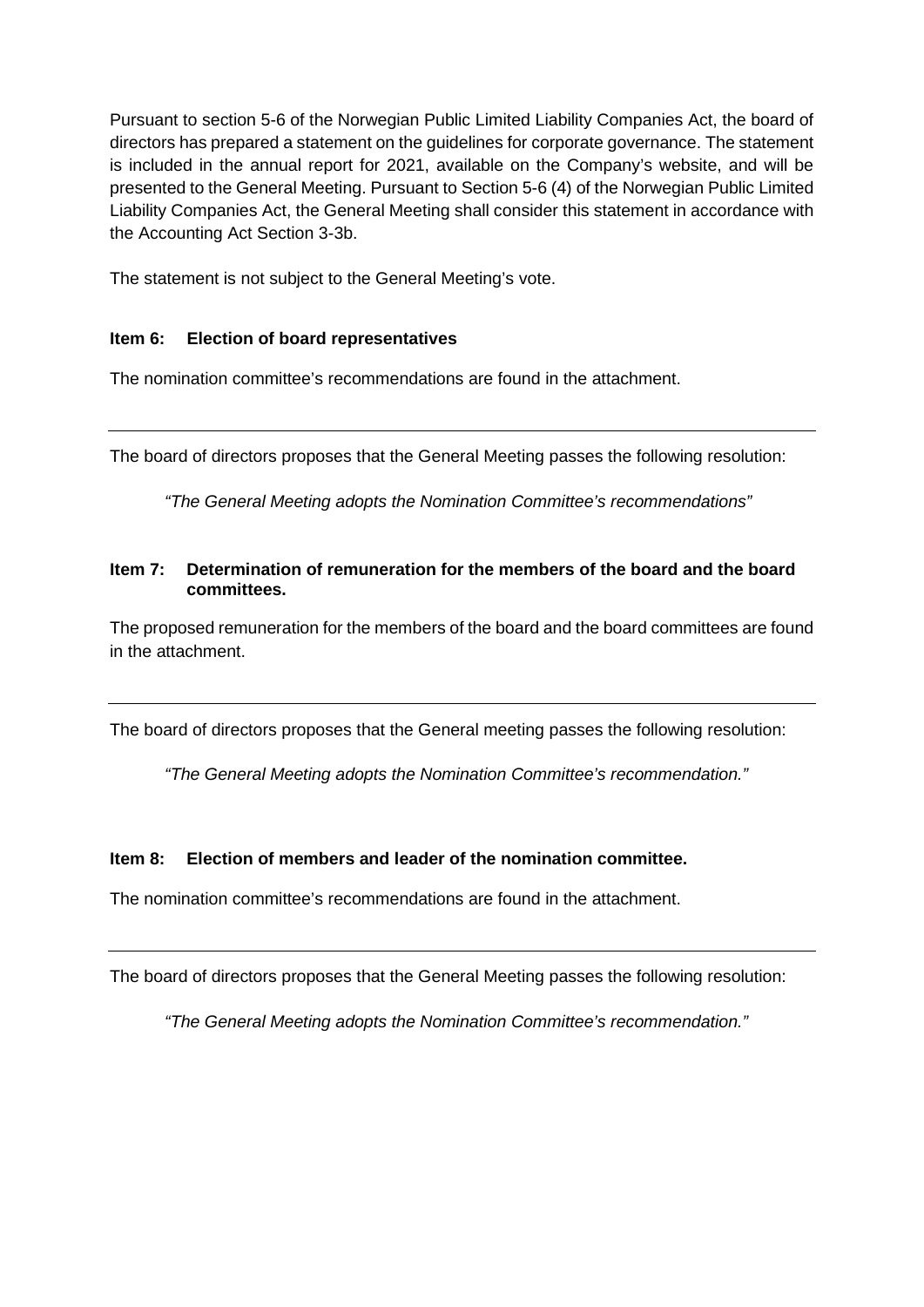#### **Item 9: Determination of remuneration for the members of the nomination committee.**

The nomination committee's recommendations to remuneration are found in the attachment.

The board of directors proposes that the General Meeting passes the following resolution:

*"The General Meeting adopts the Nomination Committee's recommendation."*

#### **Item 10: Determination of remuneration for the company's auditor**

The auditor has requested a fee for the audit of Norway Royal Salmon ASA for 2021 of NOK 482,500,-

\_\_\_\_\_\_\_\_\_\_\_\_\_\_\_\_\_\_\_\_\_\_\_\_\_\_\_\_\_\_\_\_\_\_\_\_\_\_\_\_\_\_\_\_\_\_\_\_\_\_\_\_\_\_\_\_\_\_\_\_\_\_\_\_\_\_\_\_\_\_\_\_\_

The board of directors proposes that the General Meeting passes the following resolution:

*"The auditor's fee of NOK 482,500 for 2021 is approved."*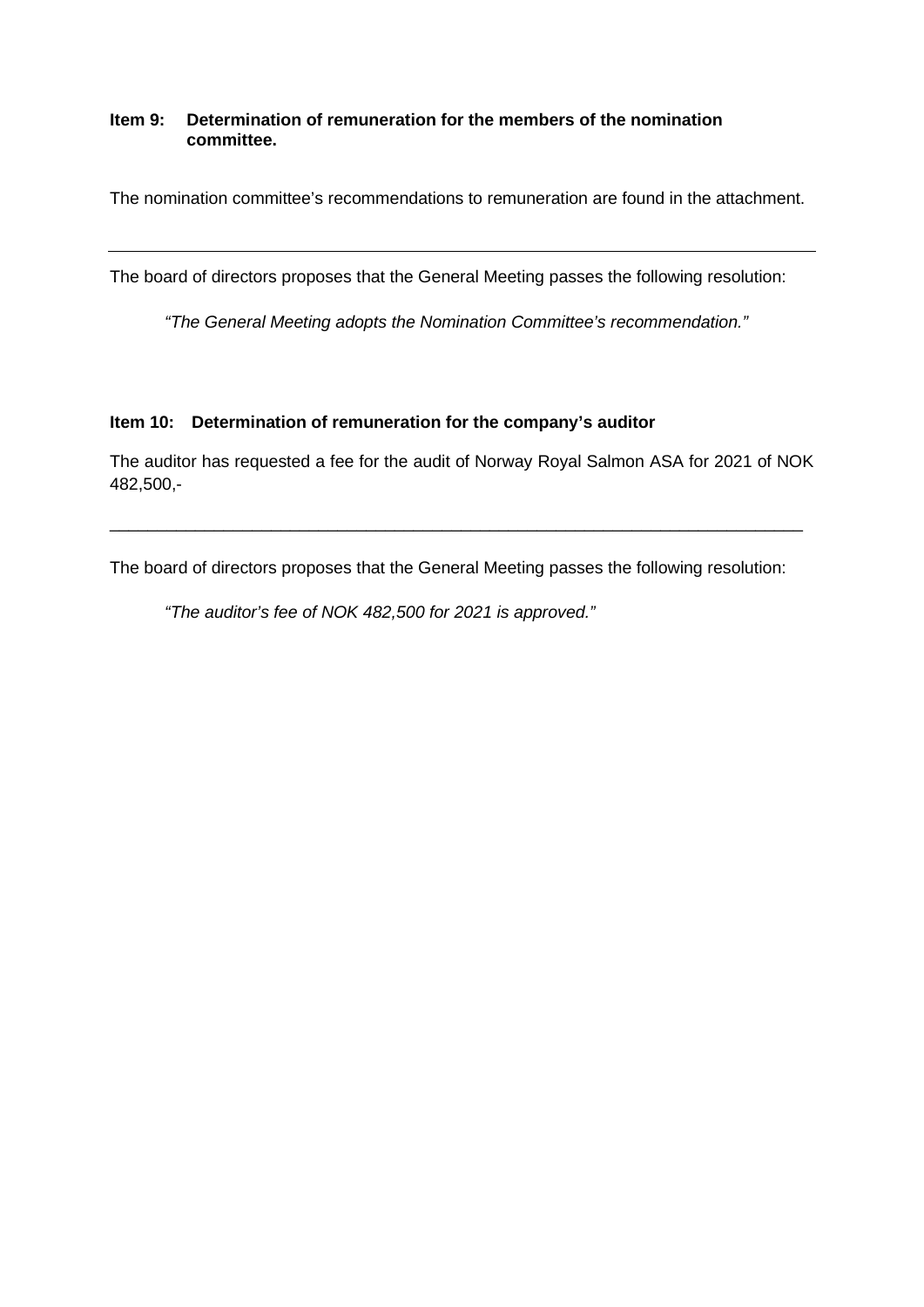Recommendation from the Nomination Committee to the Annual General Meeting of Norway Royal Salmon ASA (NRS (ASA) 2 June 2022

The Nomination Committee of NRS ASA has consisted of the following members:

Ivar S. Williksen (head)

Solveig Gaasø

Anders Paulsen

The Nomination Committee's mandate is to submit a recommendation to the General Meeting on the election of shareholder - elected members and deputies to the Board of Norway Royal Salmon ASA, proposals for the Chairman and members of the Nomination Committee and proposes remuneration to elected members.

The Nomination Committee shall assess the Board's competence and the company's future need for board competence and work to ensure that the board has a balanced composition that takes into account personal qualifications, gender, subject areas, the company's strategy, geographical affiliation and shareholders' interests.

In view of the fact that the current Board was elected a short time ago, and after talking to some of the largest shareholders, as well as taking into account other changes in the group, the majority of the nomination committee will propose the board to be re-elected for 1 year with the following members;

- 1. Paal Espen Johnsen, Chair
- 2. Bjørn Gabriel Reed
- 3. Mariann Dønnum
- 4. Sissel Gladsø
- 5. Kolbjørn Opsahl Selmer

Deputies:

- 1. Lillian Margrethe Bondø
- 2. Karl Høie

# **Nomination Committee**

It is proposed that members of the Nomination Committee be re-elected for 1 year and the following proposals be put forward;

- Ivar S. Williksen, Chair
- Solveig Gaasø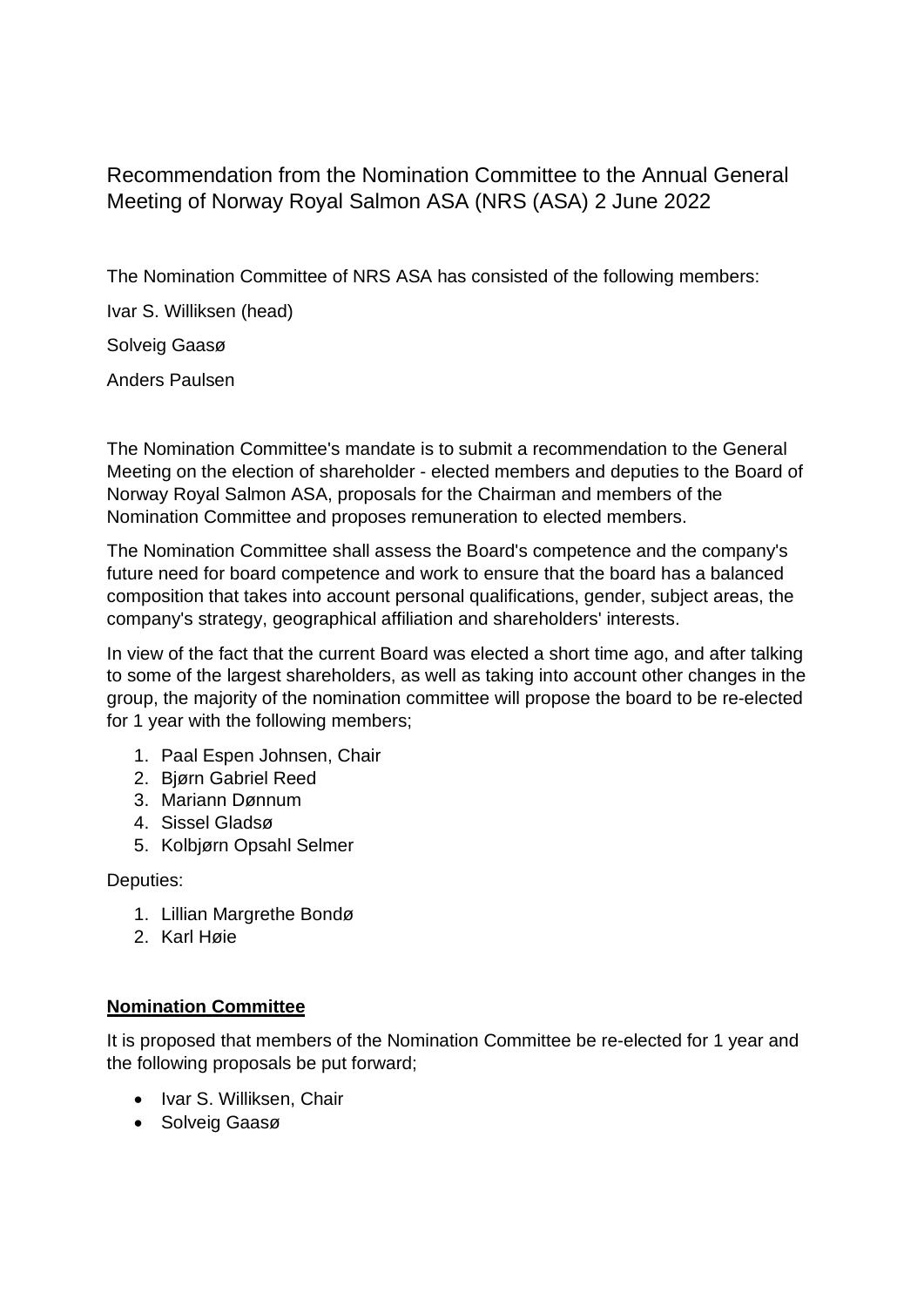• Anders Paulsen

# **Proposed remuneration to the board and the nomination committee;**

The Nomination Committee has compare the remuneration in associated companies in the NTS Group and specifically at NRS ASA, as well as in other listed companies and unanimously proposes that the remuneration be changed to the following;

| Board Chair                                     | NOK 450 000 |                                                                                 |
|-------------------------------------------------|-------------|---------------------------------------------------------------------------------|
| Board Vise Chair NOK 325 000                    |             |                                                                                 |
| Board members                                   | NOK 290 000 |                                                                                 |
| Head of the Audit committee NOK 65 000          |             |                                                                                 |
| Members of the Audit committee NOK 40 000       |             |                                                                                 |
| Chair of the Remuneration committee NOK 32 000  |             |                                                                                 |
| Member of the Remuneration committee NOK 27 000 |             |                                                                                 |
| Chair of the Nomination committee               |             | NOK 60 000                                                                      |
| Member of the Nomination committee NOK 40 000   |             |                                                                                 |
| phone conference.                               |             | Remuneration to the deputies NOK 20 000 per physical meeting and NOK 10 000 per |

Trondheim, 5 May 2022

On behalf of the Nomination Committee of Norway Royal Salmon ASA,

Ivar S. Williksen

Sign.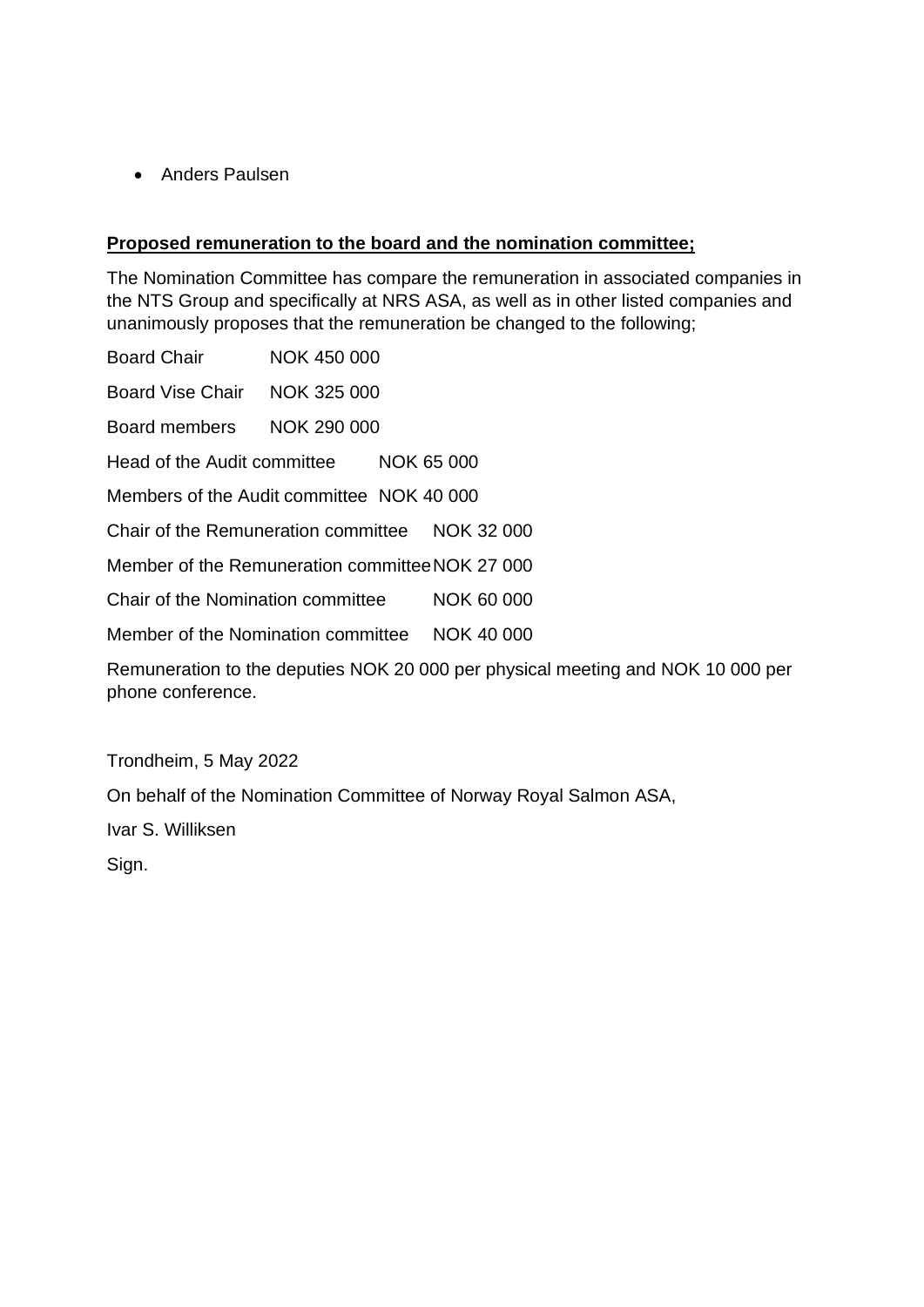

# **Remuneration Report for Senior Executives 2021**

# **1. Introduction**

Guidelines for remuneration to senior executives have been prepared by the board of Norway Royal Salmon ASA and presented for approval at the general meeting in accordance with Norwegian Public Companies Act § 6-16a with associated regulations.

An annual report shall be prepared on remuneration that senior executives have received or benefit from during the previous financial year, cf. Norwegian Public Companies Act § 6-16b, as well as the Regulations on guidelines and report on remuneration for senior executives. This report has been prepared in accordance with these provisions.

The Remuneration Report provides an overview of the total remuneration received by each member of the Board of Directors<sup>1</sup>, and the group management in 2021 and 2020. The report explains how the remuneration is linked to the performance and the overall strategy of Norway Royal Salmon ASA.

Furthermore, the Remuneration Report confirms in 2021 the Remuneration Guidelines accepted at the 2021 AGM were fully complied with and there were no deviations. Since 2021 is the first year for Remuneration Report there is no history of shareholders voting for this report.

<sup>&</sup>lt;sup>1</sup> Only Board Members with payment in 2021 are included. Their role is described as it was as of 31.12.21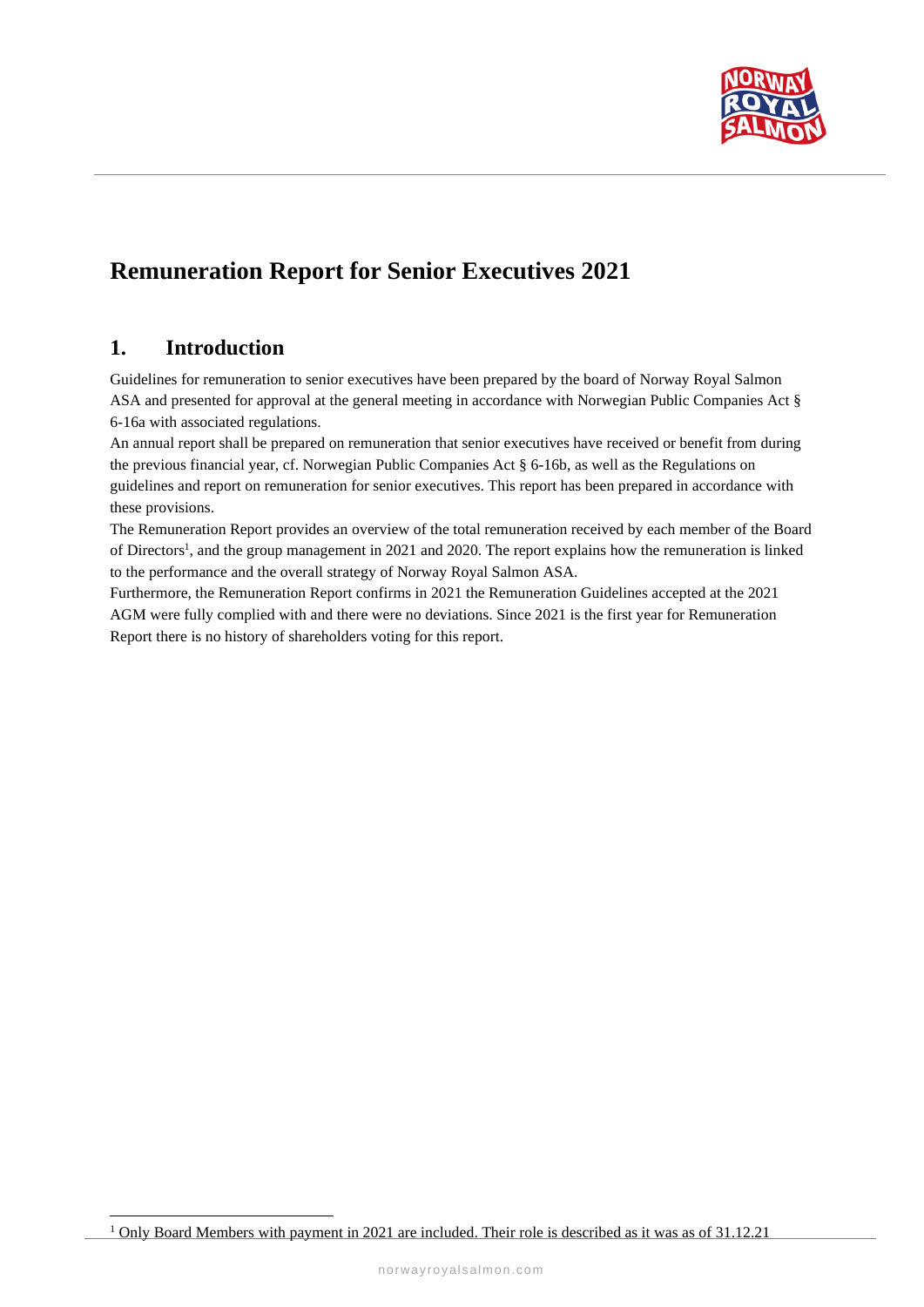

# **2. Total compensation to Senior Executives and Board Members**

The adopted guidelines define which persons are Senior Executives and thus covered by the reporting. The following people are defined as Senior Executives:

- The Company's Board of Directors
- Group Management:
	- o CEO
	- o CFO
	- o COO Farming
	- o COO Freshwater
	- o COO Business development

The table below shows total compensation to Senior Executives in the Company and Board of Directors in 2021 and 2020. Figures are in NOK 1 000.

| Name on Senior Executive           |      | Fixed pay |      |          | Variable pay |          | Proportion of |         |                    |              |  |
|------------------------------------|------|-----------|------|----------|--------------|----------|---------------|---------|--------------------|--------------|--|
|                                    |      |           |      | Payments | Share-based  |          | Accrued       |         | fixed and variable |              |  |
|                                    | Year | Salary    | Fees | in kind  | <b>Bonus</b> | payments | pension cost  | Total   |                    | remuneration |  |
| Charles Høstlund, CEO <sup>*</sup> | 2021 | 2893      | 40   | 164      | 213          | 595      | 294           | 4 1 9 9 | 81%                | 19%          |  |
|                                    | 2020 | 2855      | 40   | 231      | 213          | 2743     | 323           | 6405    | 54%                | 46%          |  |
| Ola Loe, CFO                       | 2021 | 2 4 0 9   | 20   | 11       | 173          | 451      | 286           | 3 3 5 0 | 81%                | 19%          |  |
|                                    | 2020 | 2 2 3 8   | 20   | 11       | 162          | 2080     | 315           | 4826    | 54%                | 46%          |  |
| Arve Olav Lervåg, COO              | 2021 | 1699      |      | 11       | 127          | 337      | 123           | 2 2 9 7 | 80%                | 20%          |  |
| Farming                            | 2020 | 1654      |      | 11       | 121          | 1552     | 85            | 3423    | 51%                | 49%          |  |
| Klaus Hatlebrekke, Interim         | 2021 | 2092      |      | 11       | 142          | 373      | 289           | 2 9 0 7 | 82%                | 18%          |  |
| CEO <sup>*</sup>                   | 2020 | 1844      |      | 11       | 134          | 1718     | 317           | 4024    | 54%                | 46%          |  |
| Tore Evjen, COO Freshwater         | 2021 | 1578      |      | 11       | 117          | 310      | 127           | 2 1 4 3 | 80%                | 20%          |  |
|                                    | 2020 | 1487      |      | 11       | 109          |          | 88            | 1695    | 94%                | 6%           |  |
| Anne-Sofie Utne, COO               | 2021 | 1389      |      | 11       | 92           |          | 132           | 1624    | 94%                | 6%           |  |
| Business Development **            | 2020 |           |      |          |              |          |               |         |                    |              |  |
| Helge Gåsø, Board Chair            | 2021 |           | 454  |          |              |          |               | 454     | 100%               | 0%           |  |
|                                    | 2020 |           | 445  |          |              |          |               | 445     | 100%               | 0%           |  |
| Trude Olafsen, Vice Chair          | 2021 |           | 291  |          |              |          |               | 291     | 100%               | 0%           |  |
|                                    | 2020 |           | 285  |          |              |          |               | 285     | 100%               | 0%           |  |
| Karl-Johan Bakken                  | 2021 |           | 331  |          |              |          |               | 331     | 100%               | 0%           |  |
|                                    | 2020 |           |      |          |              |          |               |         |                    |              |  |
| Tom-Vidar Rygh ***                 | 2021 |           | 331  |          |              |          |               | 331     | 100%               | 0%           |  |
|                                    | 2020 |           | 324  |          |              |          |               | 324     | 100%               | 0%           |  |
| Marianne E. Johnsen ***            | 2021 |           | 357  |          |              |          |               | 357     | 100%               | 0%           |  |
|                                    | 2020 |           | 350  |          |              |          |               | 350     | 100%               | 0%           |  |
| Eva Maria Kristoffersen ***        | 2021 |           | 352  |          |              |          |               | 352     | 100%               | 0%           |  |
|                                    | 2020 |           | 345  |          |              |          |               | 345     | 100%               | 0%           |  |
| Arnfinn Aunsmo ****                | 2021 |           | 291  |          |              |          |               | 291     | 100%               | 0%           |  |
|                                    | 2020 |           |      |          |              |          |               |         |                    |              |  |

\* Charles Høstlund resigned as CEO as of 30. September 2021 and was replaced by Klaus Hatlebrekke as Interim CEO.

\*\* Anne-Sofie Utne has served as COO Business Development since 30. September 2021.

\*\*\* Tom-Vidar Rygh, Marianne E. Johnsen and Eva Maria Kristoffersen resigned from the board of directors at the Extraordinary General Assembly 30. September 2021.

\*\*\*\* Arnfinn Aunsmo resigned from the board of directors at the General Assembly 27. May 2021.

The fixed salary and the bonus scheme are the same for all in the Group Management. It is the assessment that the main emphasis on fixed salary, in combination with collective bonus scheme stimulates stability and longterm management.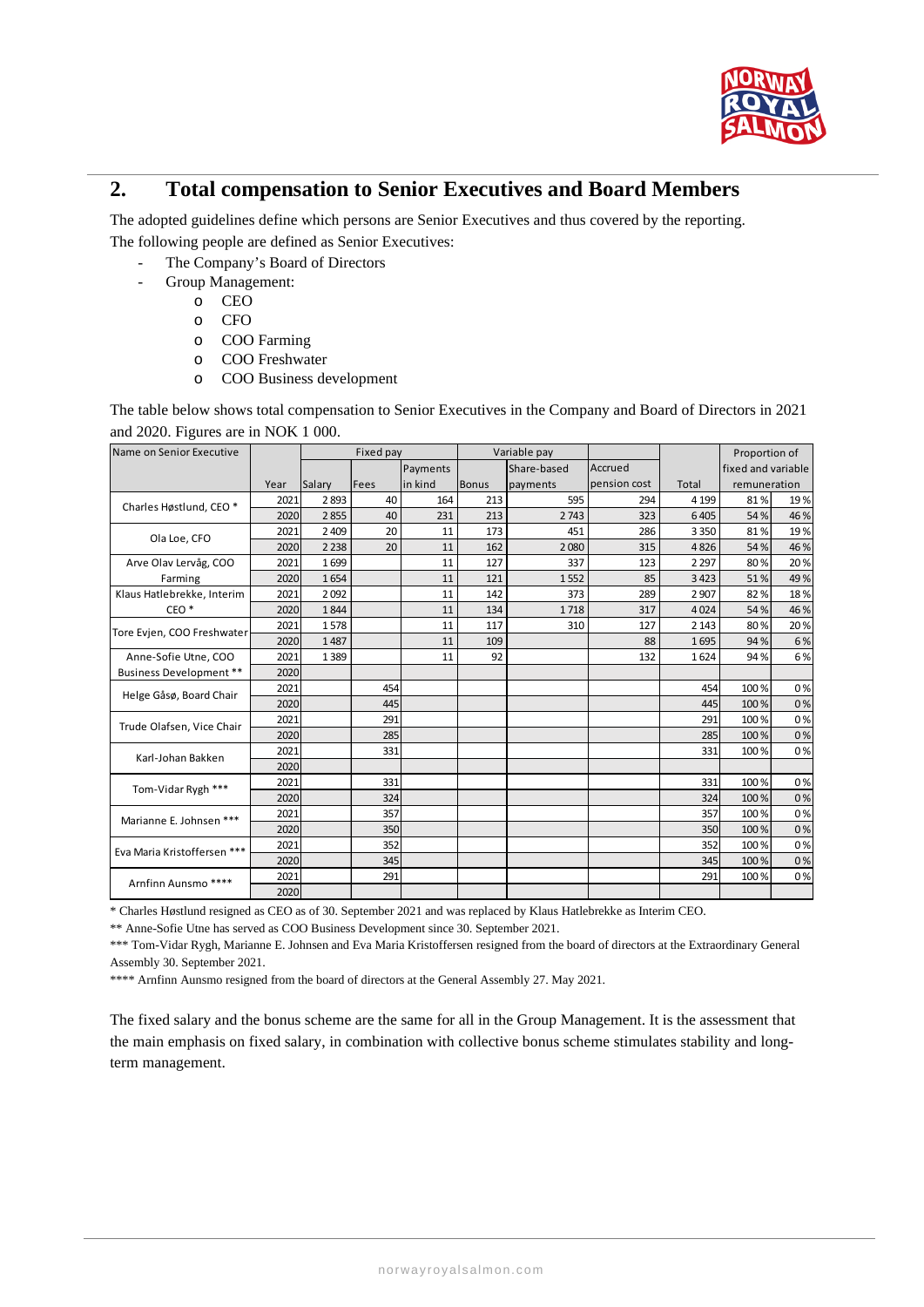

# **3. Share-based bonus remuneration**

The company has a share-based bonus scheme for Group Management and key personnel. The programme covers the Group Management and certain key personnel in accordance with the Remuneration Policy. The main purpose of the scheme is to align the Group Managements interest with those of shareholders. The scheme's performance requirements have been set so the maximum outcome will require exceptional performance from a shareholder perspective.

The schemes introduced in 2019 and 2020 were paid in 2021. The scheme has been approved by the Board and is divided into 4 different levels. The bonus program is a share-based scheme that gives the right to receive shares in Norway Royal Salmon based on the price development in Norway Royal Salmon ASA's volumeweighted average share price in the ten trading days prior to 20. March 2020 and 2021.

#### **Notes to the table below**

*2019: The plan was introduced on 20. March 2019 and had vesting period until 20. March 2020. The pay-out was in shares in 2021. The maximum award from the 2019 long-term incentive programme was one year's salary. Strike price was according to the underlying contract and adjusted for any dividend during the period. The share-based bonus scheme is structured so that the bonus amount is calculated as average price the 10 last*  days prior to vesting date minus strike price multiplied by the number of options (as listed in the table below), *and the number of shares received corresponds to the calculated bonus amount divided by the volume-weighted average price for all transactions in the share in the last 10 trading days before the exercise period.* 

*\* 2020: The share-based bonus scheme from 2020 was introduced on 20. March 2020. The maximum award from the 2020 long-term incentive programme was three month's salary and had a vesting period until 2022 and 2023. The 2020 Share-based bonus is structured like the 2019 scheme but paid in cash in 2021 due to the agreement that changes in ownership of the group would trigger the scheme. The basis was Norway Royal Salmon ASA's volume-weighted average share price, but the pay-out was done in cash and not shares and before the intentional exercise period. Strike price was according to the underlying contract and adjusted for any dividend during the period.*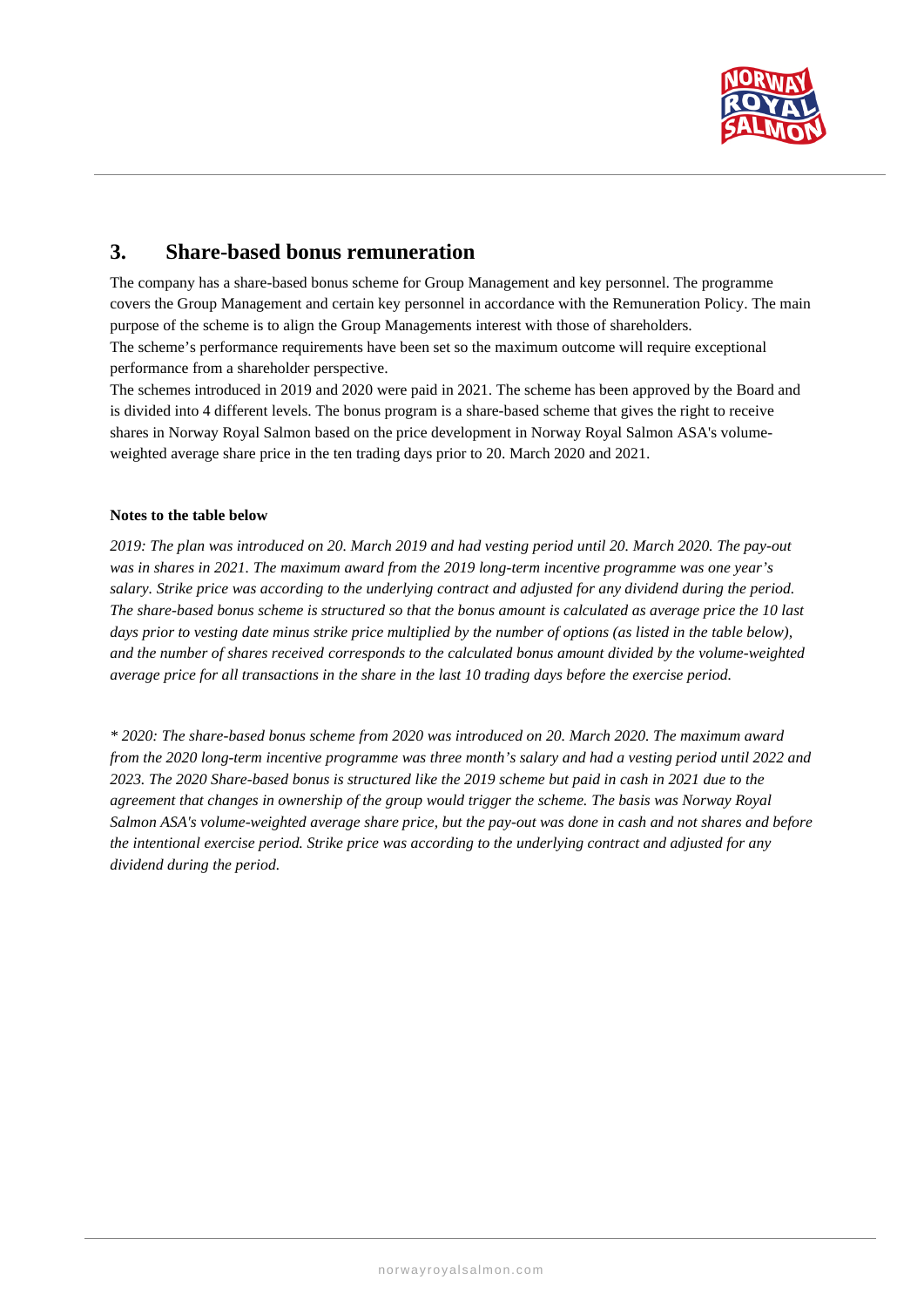

|                                                | The main conditions of share award plans |                       |                | Information regarding the reported financial year |                                                       |                 |                     |                       |               |                    |               |          |               |
|------------------------------------------------|------------------------------------------|-----------------------|----------------|---------------------------------------------------|-------------------------------------------------------|-----------------|---------------------|-----------------------|---------------|--------------------|---------------|----------|---------------|
|                                                |                                          |                       |                |                                                   | Closing balance<br>Opening balance<br>During the year |                 |                     |                       |               |                    |               |          |               |
|                                                | $\overline{1}$                           | $\overline{2}$        | $\overline{3}$ |                                                   | 5 <sup>5</sup>                                        | 6               | $\overline{7}$      | $\mathbf{R}$          | $\mathbf{q}$  | 10                 | 11            | 12       | 13            |
| Name of director, position                     | Specification of plan                    | Performence period    | Award date     | Vesting date                                      | End of holding period                                 | Exercise period | Strike price of the | Share options         | Share option: | Share options      | Share options | Share    | Share options |
|                                                |                                          |                       |                |                                                   |                                                       |                 | share               | awarded at the        | awarded       | vested             | subject to a  | options  | subject to a  |
|                                                |                                          |                       |                |                                                   |                                                       |                 |                     | beginning of the year |               |                    | perforemence  | awarded  | holding       |
|                                                |                                          |                       |                |                                                   |                                                       |                 |                     |                       |               |                    | condition     | and      | periood       |
|                                                |                                          |                       |                |                                                   |                                                       |                 |                     |                       |               |                    |               | unvested |               |
|                                                |                                          | 20.03.2019-20.03.2020 | 20.03.2019     | 20.03.2020                                        | 20.03.2021                                            | 20.03.2021      | 203,48              | 64 503                |               | 64 503             |               |          |               |
|                                                | 2019                                     |                       |                |                                                   |                                                       |                 |                     |                       |               | NOK 294 054        |               |          |               |
| Charles Høstlund, CEO*                         |                                          |                       |                |                                                   |                                                       |                 |                     |                       |               |                    |               |          |               |
|                                                |                                          | 20.03.2020-20.03.2021 | 20.03.2020     | 20.03.2021                                        | 20.03.2022                                            | 20.03.2022      | 202,04              | 8486                  |               | 8486               |               |          |               |
|                                                | $2020*$                                  | 20.03.2020-20.03.2021 | 20.03.2020     | 20.03.2021                                        | 20.03.2023                                            | 20.03.2023      | 202,04              | 8 4 8 6               |               | 8486               |               |          |               |
|                                                |                                          |                       |                |                                                   |                                                       |                 |                     |                       |               | NOK 301 359        |               |          |               |
|                                                |                                          | 20.03.2019-20.03.2020 |                |                                                   |                                                       |                 | 203,48              | 48 9 19               |               | 48 9 19            |               |          |               |
|                                                | 2019                                     |                       | 20.03.2019     | 20.03.2020                                        | 20.03.2021                                            | 20.03.2021      |                     |                       |               | NOK 223 010        |               |          |               |
|                                                |                                          |                       |                |                                                   |                                                       |                 |                     |                       |               |                    |               |          |               |
| Ola Loe, CFO                                   |                                          | 20.03.2020-20.03.2021 | 20.03.2020     | 20.03.2021                                        | 20.03.2022                                            | 20.03.2022      | 202,04              | 6436                  |               | 6436               |               |          |               |
|                                                | 2020*                                    | 20.03.2020-20.03.2021 | 20.03.2020     | 20.03.2021                                        | 20.03.2023                                            | 20.03.2023      | 202,04              | 6436                  |               | 6436               |               |          |               |
|                                                |                                          |                       |                |                                                   |                                                       |                 |                     |                       |               | NOK 228 554        |               |          |               |
|                                                |                                          |                       |                |                                                   |                                                       |                 |                     |                       |               |                    |               |          |               |
|                                                |                                          | 20.03.2019-20.03.2020 | 20.03.2019     | 20.03.2020                                        | 20.03.2021                                            | 20.03.2021      | 203,48              | 36 490                |               | 36 490             |               |          |               |
|                                                | 2019                                     |                       |                |                                                   |                                                       |                 |                     |                       |               | NOK 166 349        |               |          |               |
| Arve Olav Lervåg, COO Farming                  |                                          |                       |                |                                                   |                                                       |                 |                     |                       |               |                    |               |          |               |
|                                                |                                          | 20.03.2020-20.03.2021 | 20.03.2020     | 20.03.2021                                        | 20.03.2022                                            | 20.03.2022      | 202,04              | 4801                  |               | 4801               |               |          |               |
|                                                | 2020*                                    | 20.03.2020-20.03.2021 | 20.03.2020     | 20.03.2021                                        | 20.03.2023                                            | 20.03.2023      | 202,04              | 4 8 0 1               |               | 4801               |               |          |               |
|                                                |                                          |                       |                |                                                   |                                                       |                 |                     |                       |               | NOK 170 488        |               |          |               |
|                                                |                                          |                       |                |                                                   |                                                       |                 |                     |                       |               |                    |               |          |               |
|                                                |                                          | 20.03.2019-20.03.2020 | 20.03.2019     | 20.03.2020                                        | 20.03.2021                                            | 20.03.2021      | 203,48              | 40 40 1               |               | 40 40 1            |               |          |               |
|                                                | 2019                                     |                       |                |                                                   |                                                       |                 |                     |                       |               | NOK 184 179        |               |          |               |
| Klaus Hatlebrekke, Interim<br>CEO <sup>*</sup> |                                          |                       |                |                                                   |                                                       |                 |                     |                       |               |                    |               |          |               |
|                                                | $2020*$                                  | 20.03.2020-20.03.2021 | 20.03.2020     | 20.03.2021                                        | 20.03.2022                                            | 20.03.2022      | 202,04              | 5 3 1 5<br>5 3 1 5    |               | 5 3 1 5<br>5 3 1 5 |               |          |               |
|                                                |                                          | 20.03.2020-20.03.2021 | 20.03.2020     | 20.03.2021                                        | 20.03.2023                                            | 20.03.2023      | 202,04              |                       |               | NOK 188 760        |               |          |               |
|                                                |                                          |                       |                |                                                   |                                                       |                 |                     |                       |               |                    |               |          |               |
|                                                |                                          | 20.03.2019-20.03.2020 | 20.03.2019     | 20.03.2020                                        | 20.03.2021                                            | 20.03.2021      | 203,48              | 34 401                |               | 34 401             |               |          |               |
|                                                | 2019                                     |                       |                |                                                   |                                                       |                 |                     |                       |               | NOK 156 826        |               |          |               |
|                                                |                                          |                       |                |                                                   |                                                       |                 |                     |                       |               |                    |               |          |               |
| Tore Evien, COO Freshwater                     |                                          | 20.03.2020-20.03.2021 | 20.03.2020     | 20.03.2021                                        | 20.03.2022                                            | 20.03.2022      | 202,04              | 4 3 3 1               |               | 4 3 3 1            |               |          |               |
|                                                | 2020*                                    | 20.03.2020-20.03.2021 | 20.03.2020     | 20.03.2021                                        | 20.03.2023                                            | 20.03.2023      | 202,04              | 4 3 3 1               |               | 4 3 3 1            |               |          |               |
|                                                |                                          |                       |                |                                                   |                                                       |                 |                     |                       |               | NOK 153 796        |               |          |               |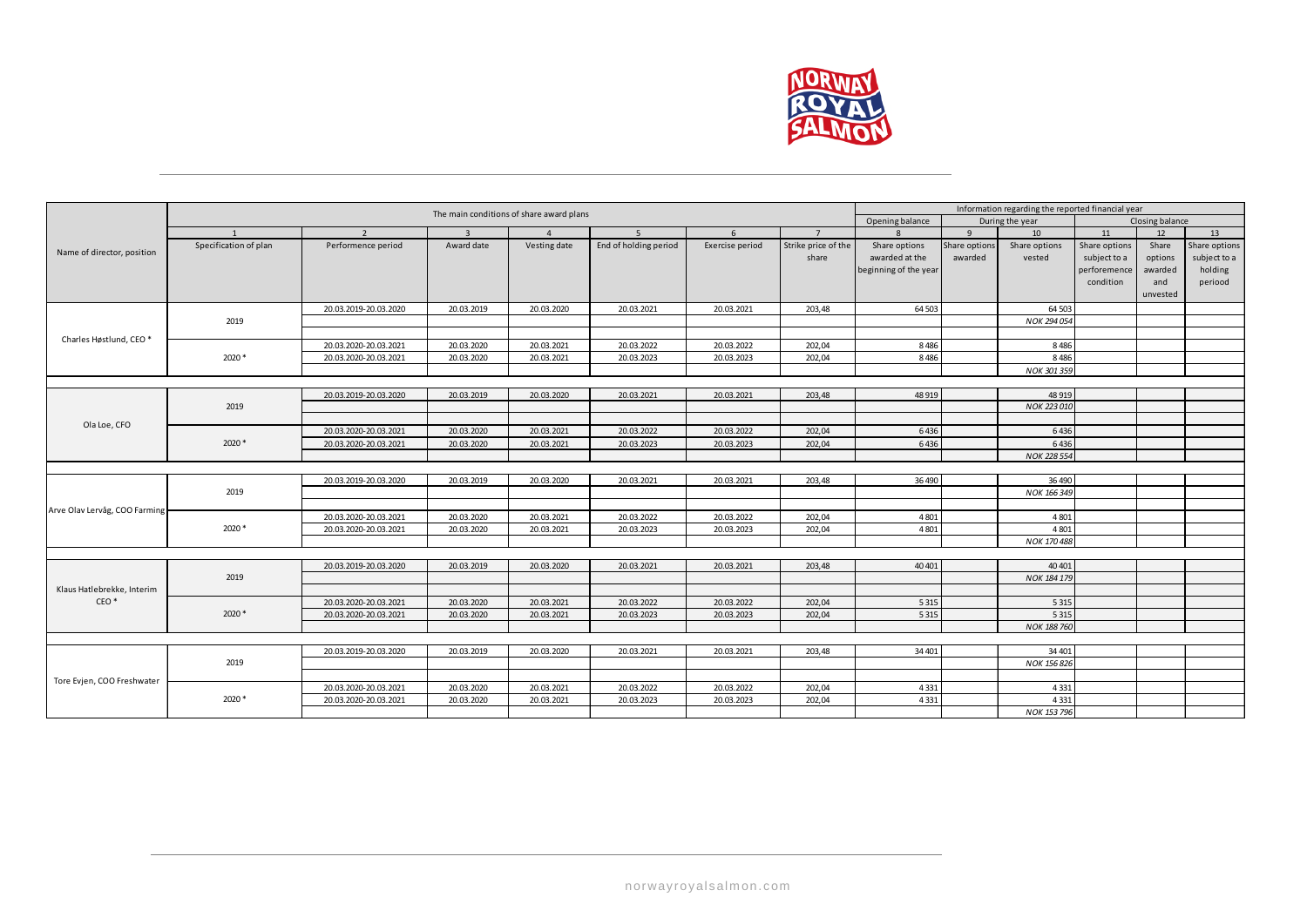

# **4. Total compensation in connection to established guidelines***.*

In the adopted guidelines, the purpose of the company's remuneration scheme is described. The Company's remuneration policy shall:

- Contribute to the Group's attracting and retaining the competence the company needs to reach its superiors goals
- Be in accordance with the Company's long-term interests
- Contribute to promote and provide incentives for good management and control over the Company's risk in the short and long term
- Contribute to the shareholders' interests being taken care of and conflicts of interest being avoided

The Company's bonus system is designs to promote performance in line with the company's strategy. Th bonus is determined by the company's performance on a pre-defined set of key performance indicators (KPIs). The KPIs are weighted 20 percent for each KPI (five in total) and paid out the year after its performance period. A review of the remuneration report shows that the salary payments in the form of fixed and variable remuneration is practiced as intended. No employee has any future claim for compensation. The Company cannot withdraw variable remuneration from Senior Executives.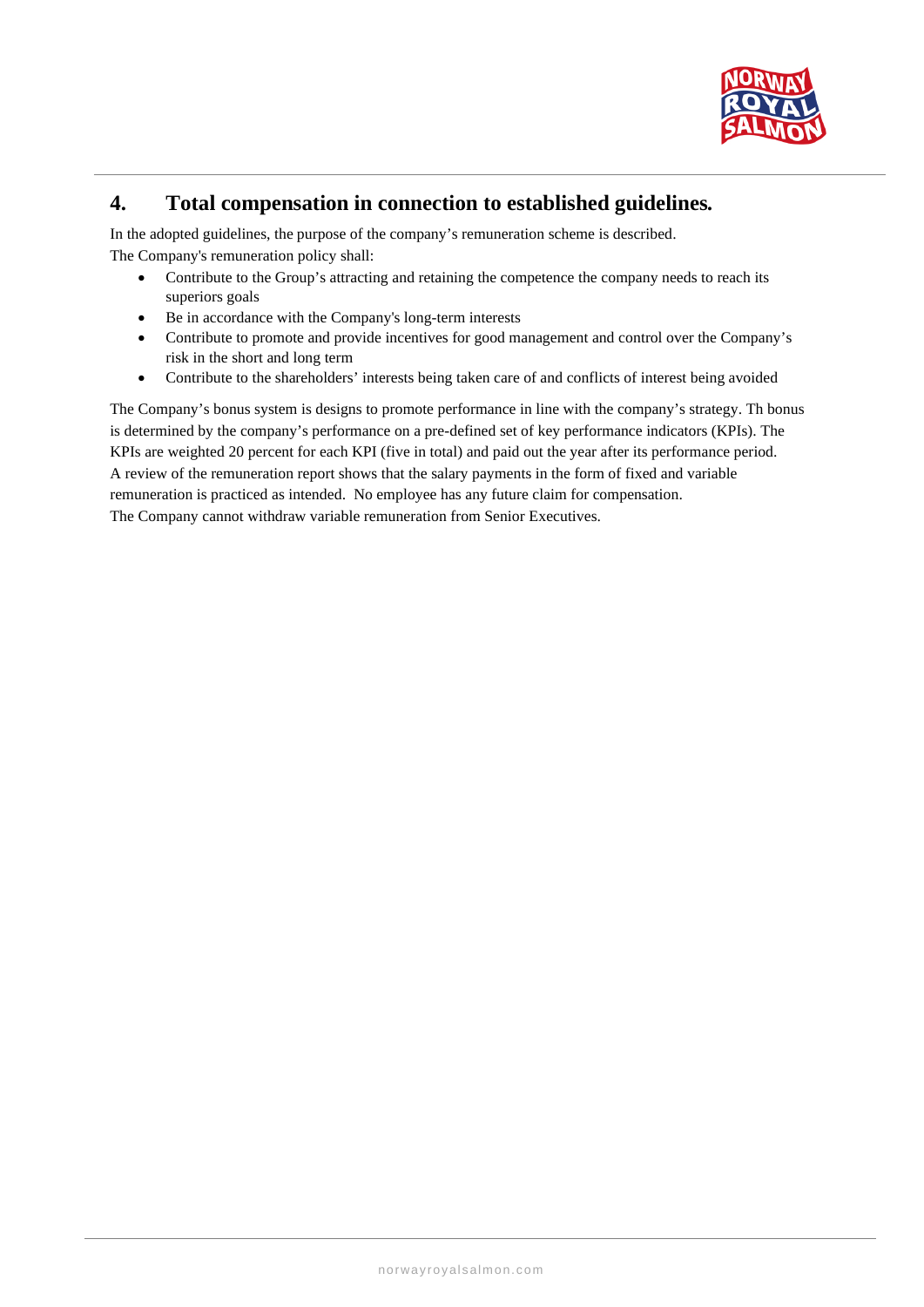

# **5. Comparison of development of remuneration vs performance**

The table below present the link between Directors' remuneration, company performance and the average remuneration to NRS employees. This is done by presenting the relative development in total remuneration to the Group management and the Board of directors over the last five years. Some figures are annualised for the purpose of comparison.

The relative performance of Norway Royal Salmon ASA is presented through two financial metrics: EBIT/KG and EBIT. These two metrics are widely used to measure performance both internally and externally. Throughout the comparison period, the fixed base salary has been largely flat, and the variable pay outcomes have been strongly linked to the group's performance. This is reflected in the fluctuations in total remuneration. As regard to the remuneration to the Board of Directors there is no link to group's performance. The remuneration to the board of directors is decided by the AGM annual. From 2016 to 2021 the Board Members fees increased to reflect added responsibility. The remuneration to the Board Member is attributable to the development in the different fee categories and changes in Board role; for example, if a person gets new committee responsibility.

| Annual development                                          |          | 2017 vs 2016 | 2018 vs 2017 |            |           | 2019 vs 2018 | 2020 vs 2019 |            | 2021 vs 2020 |            |  |
|-------------------------------------------------------------|----------|--------------|--------------|------------|-----------|--------------|--------------|------------|--------------|------------|--|
|                                                             | Δ        | $\Delta\%$   | Δ            | $\Delta\%$ | Δ         | $\Delta\%$   | Δ            | $\Delta\%$ | Δ            | $\Delta\%$ |  |
| Charles Høstlund, CEO <sup>*</sup>                          | 5 1 8 6  | 36%          | $-10139$     | $-52%$     | 2936      | 31%          | $-5909$      | $-48%$     | $-2206$      | $-34%$     |  |
| Ola Loe, CFO                                                | 4 2 7 3  | 56%          | $-9535$      | $-80%$     | 1258      | 52 %         | 1 1 6 1      | 32%        | $-1476$      | $-31%$     |  |
| Arve Olav Lervåg, COO Farming                               |          |              | 261          | 20%        | 658       | 43 %         | 1 2 2 5      | 56%        | $-1126$      | $-33%$     |  |
| Klaus Hatlebrekke, Interim CEO*                             | 3065     | 54%          | $-6812$      | $-78%$     | 1017      | 52 %         | 1036         | 35%        | $-1117$      | $-28%$     |  |
| Tore Evjen, COO Freshwater                                  |          |              |              |            |           |              | 211          | 14%        | 448          | 26%        |  |
| Anne-Sofie Utne, COO Business<br>Development **             |          |              |              |            |           |              |              |            |              |            |  |
| Helge Gåsø, Board Chair                                     | 12       | 3%           | 24           | 6%         | 28        | 7%           | 5            | 1%         | 9            | 2%         |  |
| Trude Olafsen, Vice Chair                                   | 10       | 4%           | 16           | 6%         | 6         | 2%           | 3            | 1%         | 6            | 2%         |  |
| Karl-Johan Bakken                                           |          |              |              |            |           |              |              |            |              |            |  |
| Tom-Vidar Rygh ***                                          |          |              |              |            |           |              |              |            | 7            | 2%         |  |
| Marianne E. Johnsen ***                                     | 20       | 7%           | 39           | 13%        | 17        | 5%           | 4            | 1%         | 7            | 2%         |  |
| Eva Maria Kristoffersen ***                                 |          |              |              |            |           |              |              |            | 7            | 2%         |  |
| Arnfinn Aunsmo ****                                         |          |              |              |            |           |              |              |            |              |            |  |
| Company performence *****                                   |          |              |              |            |           |              |              |            |              |            |  |
| Operational EBIT per KG                                     | $-4,96$  | $-18%$       | $-2,13$      | $-10%$     | $-0,05$   | 0%           | $-10,01$     | $-50%$     | $-0,09$      | $-1%$      |  |
| <b>Operation EBIT</b>                                       | $-20287$ | $-3%$        | 12 687       | 2%         | $-111232$ | $-15%$       | $-304448$    | $-50%$     | 72 302       | 24 %       |  |
| Average remuneration to Norway Royal Salmon employees ***** |          |              |              |            |           |              |              |            |              |            |  |
| All included                                                | $-238$   | $-23%$       | 76           | 9%         | $-4$      | 0%           | $-108$       | $-12%$     | 129          | 17%        |  |
| Without Group Management                                    | $-293$   | $-34%$       | 220          | 39%        | $-36$     | $-5%$        | $-73$        | $-10%$     | 162          | 24 %       |  |

Figures are in NOK 1 000

\* Charles Høstlund resigned as CEO as of 30 September 2021 and was replaced by Klaus Hatlebrekke as Interim CEO.

\*\* Anne-Sofie Utne has served as COO Business Development since 30 September 2021.

\*\*\* Tom-Vidar Rygh, Marianne E. Johnsen and Eva Maria Kristoffersen resigned from the board of directors at the Extraordinary General Assembly 30. September 2021.

\*\*\*\* Arnfinn Aunsmo resigned from the board of directors at the General Assembly 27. May 2021.

\*\*\*\*\* Average remuneration calculated as salaries and remuneration reported under Personnel expenses and benefits divided by the total number of employees as disclosed in the annual reports of Norway Royal Salmon Group.

\*\*\*\*\*\* From "Alternative performance measures" as disclosed in the annual reports of Norway Royal Salmon Group segment Norway.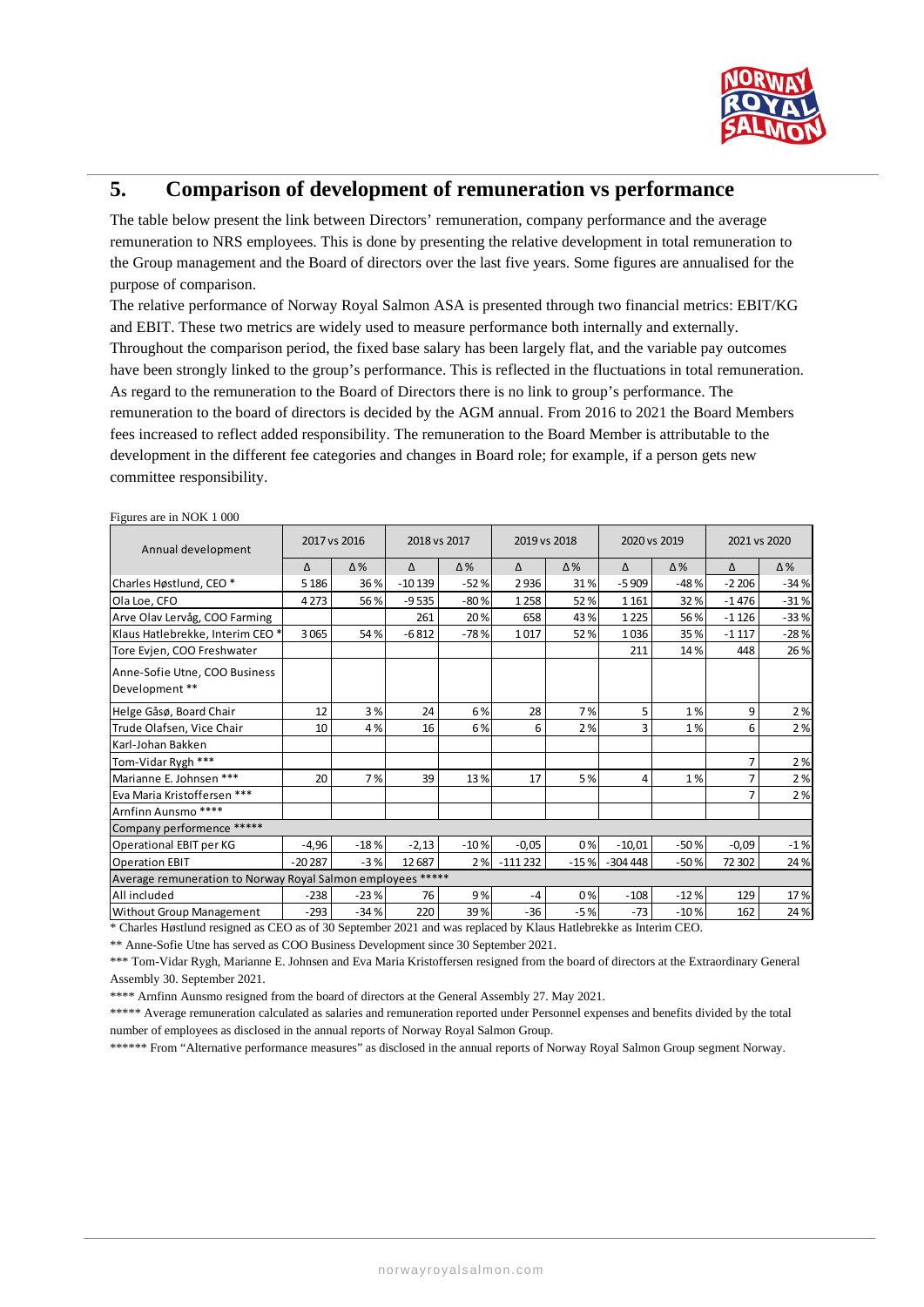

# **6. Statement by the Board of Directors**

The board of directors has considered and approved the remuneration report for 2021 for Norway Royal Salmon ASA.

In the board's opinion, the remuneration report complies with the company's remuneration policy as adopted by the 2021 AGM and is free of material misstatements, whether owing to fraud or error.

Approval of the remuneration report will be put to an advisory vote at the AGM.

Trondheim, 6 April 2022

rald

Lillian Margrete Bondø Ingri Marie Sivertsen

andr

Roald Dolmen Kristine Landmark Ivar Rolf Sandnes

Chair Vice Chair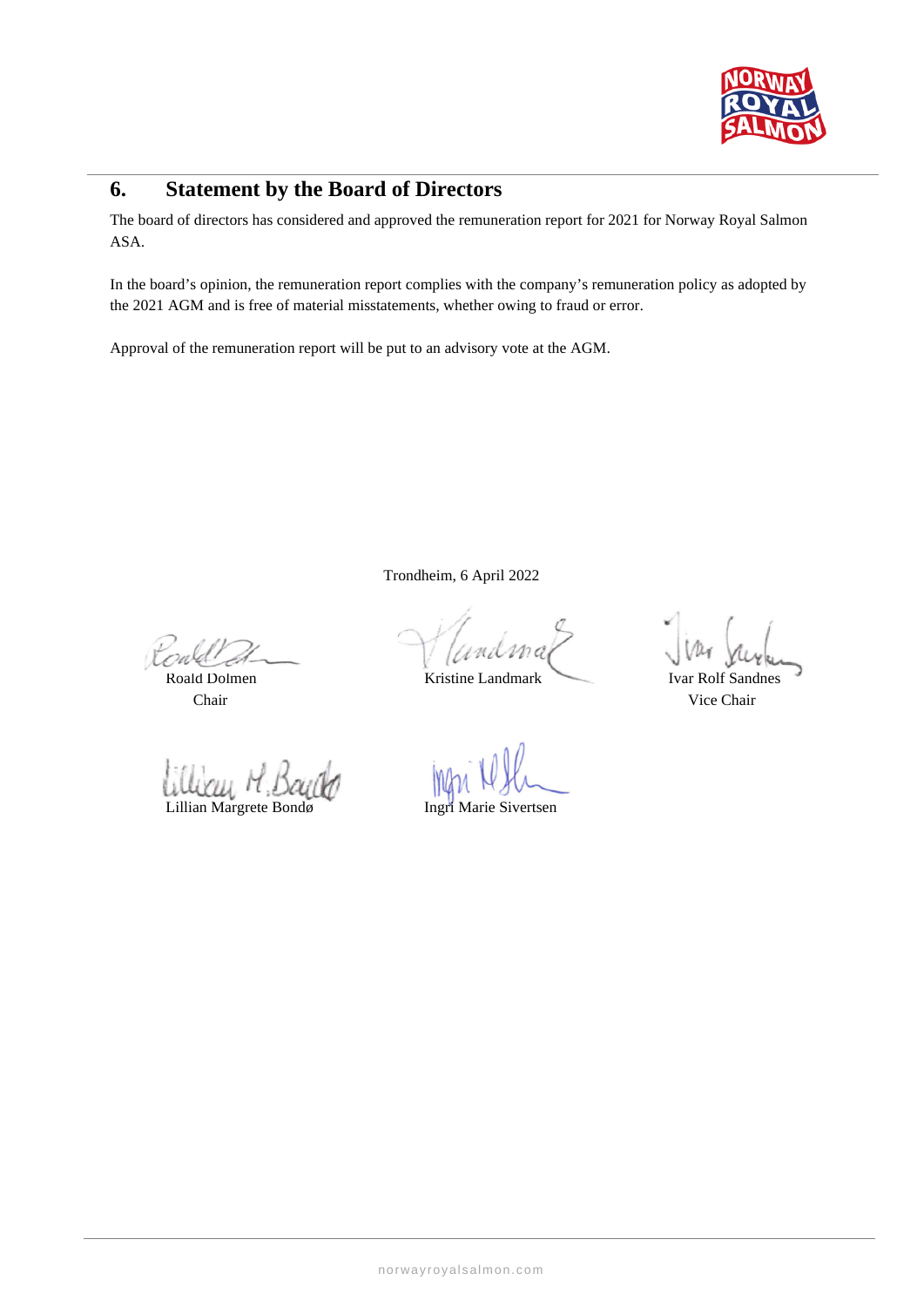

**KPMG AS** Sjøgangen 6 7010 Trondheim

Telephone +47 45 40 40 63 Fax +47 73 80 21 20 Internet www.kpmg.no Enterprise 935 174 627 MVA

To the General Meeting of Norway Royal Salmon ASA

# Independent auditor's assurance report on report on salary and other remuneration to directors

#### Opinion

We have performed an assurance engagement to obtain reasonable assurance that Norway Royal Salmon ASA report on salary and other remuneration to directors (the remuneration report) for the financial year ended 31 December 2021 has been prepared in accordance with section 6-16 b of the Norwegian Public Limited Liability Companies Act and the accompanying regulation.

In our opinion, the remuneration report has been prepared, in all material respects, in accordance with section 6- 16 b of the Norwegian Public Limited Liability Companies Act and the accompanying regulation.

#### Board of directors' responsibilities

The board of directors is responsible for the preparation of the remuneration report and that it contains the information required in section 6-16 b of the Norwegian Public Limited Liability Companies Act and the accompanying regulation and for such internal control as the board of directors determines is necessary for the preparation of a remuneration report that is free from material misstatements, whether due to fraud or error.

#### Our independence and quality control

We are independent of the company as required by laws and regulations and the International Ethics Standards Board for Accountants' Code of International Ethics for Professional Accountants (including International Independence Standards) (IESBA Code), and we have fulfilled our other ethical responsibilities in accordance with these requirements. Our firm applies International Standard on Quality Control 1 (ISQC 1) and accordingly maintains a comprehensive system of quality control including documented policies and procedures regarding compliance with ethical requirements, professional standards and applicable legal and regulatory requirements.

#### Auditor's responsibilities

Our responsibility is to express an opinion on whether the remuneration report contains the information required in section 6-16 b of the Norwegian Public Limited Liability Companies Act and the accompanying regulation and that the information in the remuneration report is free from material misstatements. We conducted our work in accordance with the International Standard for Assurance Engagements (ISAE) 3000 – "Assurance engagements other than audits or reviews of historical financial information".

We obtained an understanding of the remuneration policy approved by the general meeting. Our procedures included obtaining an understanding of the internal control relevant to the preparation of the remuneration report in order to design procedures that are appropriate in the circumstances, but not for the purpose of expressing an opinion on the effectiveness of the company's internal control. Further we performed procedures to ensure completeness and accuracy of the information provided in the remuneration report, including whether it contains the information required by the law and accompanying regulation. We believe that the evidence we have obtained is sufficient and appropriate to provide a basis for our opinion.

Trondheim, 6 April 2022 KPMG AS

Yngve Olsen *State Authorised Public Accountant*

KPMG AS, a Norwegian limited liability company and member firm of the KPMG network of independent member firms affiliated with KPMG International Cooperative ("KPMG International"), a Swiss entity

Offices in:

| Oslo             | Elverum         | Mo i Rana          | Stord     |  |
|------------------|-----------------|--------------------|-----------|--|
| Alta             | Finnsnes        | Molde              | Straume   |  |
| Arendal          | Hamar           | Skien              | Tromsø    |  |
| Bergen           | Haugesund       | Sandefiord         | Trondheim |  |
| Bodø             | Knarvik         | Sandnessjøen       | Tynset    |  |
| Danman and state | L'aiméineannach | Chains and company | المستحملة |  |

Statsautoriserte revisorer - medlemmer av Den norske Revisorforening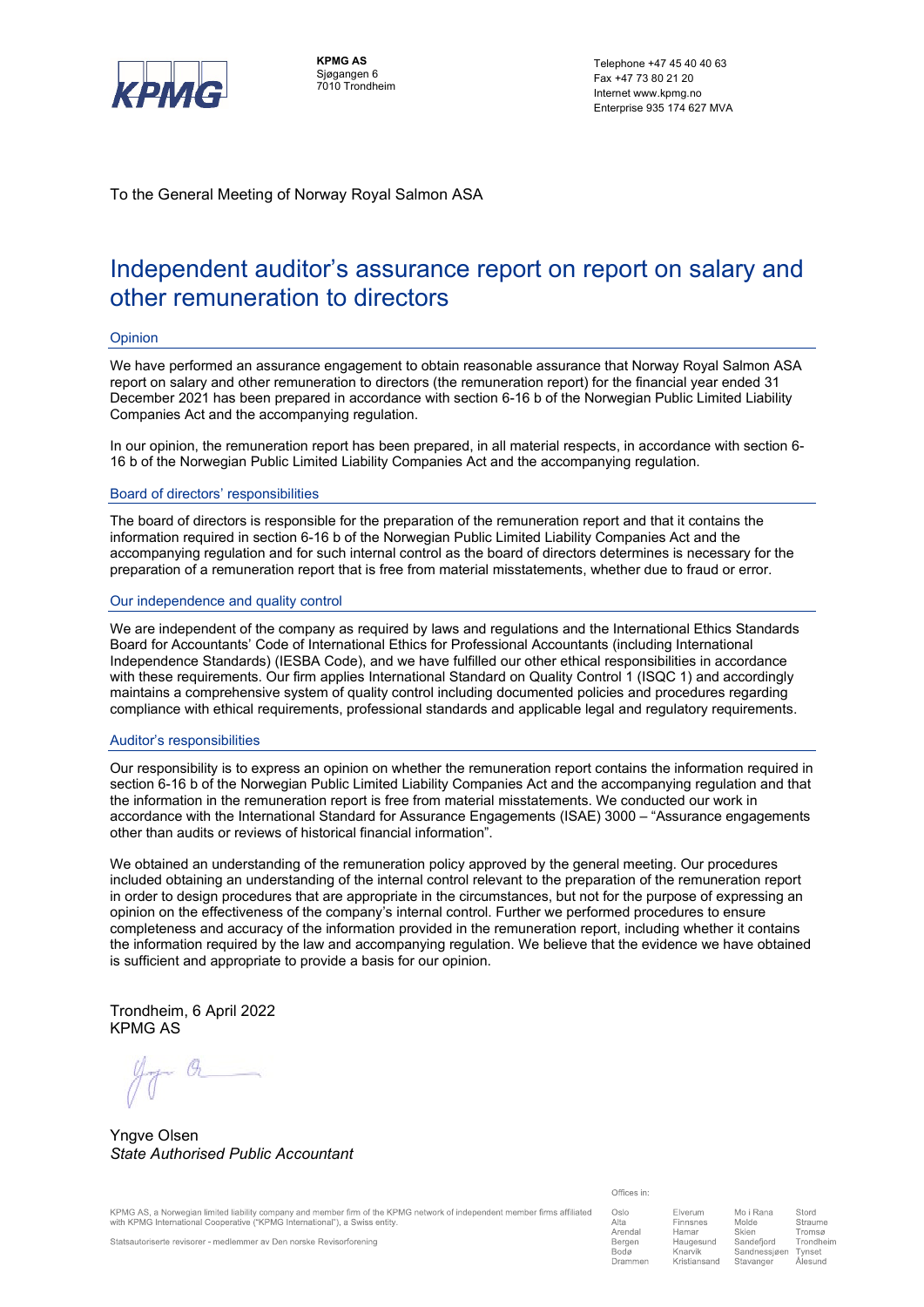

Attachment 1

# **To the shareholders of Norway Royal Salmon ASA**

The Annual General Meeting of Norway Royal Salmon ASA

**is to be held on 2 June 2022 at 1.00 p.m. at** 

## **Multimediarom, Ferjemannsveien 10, Trondheim, Norway**

# **ATTENDANCE SLIP**

The undersigned will attend the Annual General Meeting of Norway Royal Salmon ASA on 2 June 2022 and cast votes for:

Name of shareholder:\_\_\_\_\_\_\_\_\_\_\_\_\_\_\_\_\_\_\_\_\_\_\_\_\_\_\_\_\_\_\_\_\_\_\_\_\_

own shares

other shares according to attached forms of-proxy

In total shares

------------------------------------ -------------------------------------------------

Place/date **Shareholder's signature** Shareholder's signature

------------------------------------------------- Shareholder's name in block letters

Please send the attendance slip to Norway Royal Salmon ASA, P.O. Box 2608 Sentrum, 7414 Trondheim, Norway.

The attendance slip may also be sent by e-mail to: edel.gjaere@salmon.no

**The attendance slip must be received by Norway Royal Salmon ASA no later than 31 May 2022. Shareholders or proxies who want to attend and vote on the General Meeting, have to give notice to the Company within two days before the General Meeting. This is in accordance with the Articles of Association section 7.**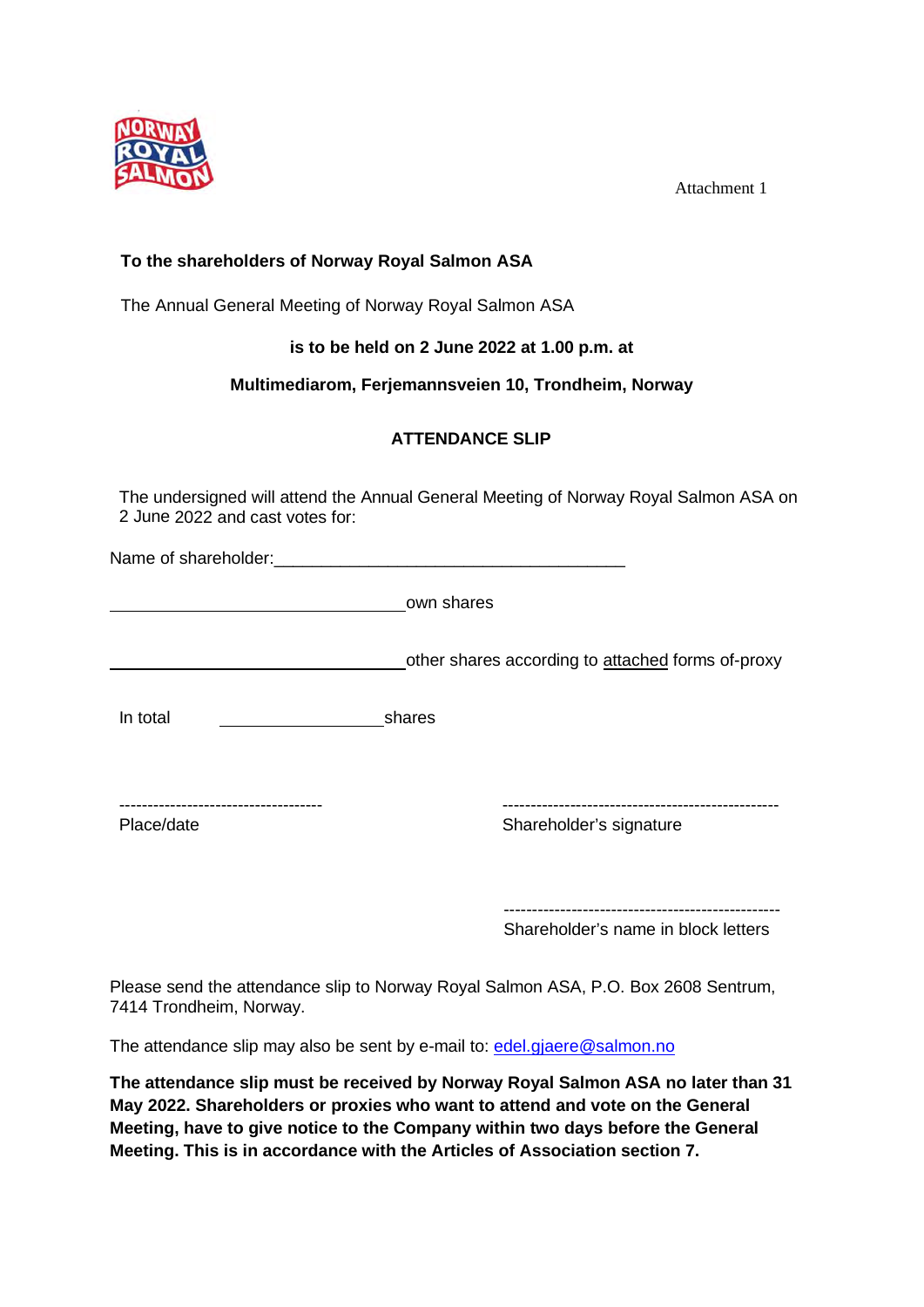Attachment 2

**FORM OF PROXY**



Shareholder's name: \_\_\_\_\_\_\_\_\_\_\_\_\_\_\_\_\_\_\_\_\_\_

As the owner of shares in Norway Royal Salmon ASA, I/we hereby grant

 $\Box$ the Board Chair

 $\Box$ 

(insert name)

authority to represent and cast votes for my/our shares at the Annual General Meeting in Norway Royal Salmon ASA to be held on 2 June 2022.

If none of the alternatives above has been selected, authority will be deemed to have been granted to the Board Chair. If authority has been granted to the Board Chair, the Board Chair is entitled to give another member of the board or management the right to represent, and cast votes for, the shares to which the authority relates.

If the shareholder so requires, and the Board Chair has been selected as proxy, the voting instructions below may be completed and sent to the company. Votes will then be cast for the shares according to the instructions.

| <b>Item</b>       | Resolution                                                                                                                                         | Vote in<br>favuor        | Vote<br>against | Refrain<br>from<br>voting |
|-------------------|----------------------------------------------------------------------------------------------------------------------------------------------------|--------------------------|-----------------|---------------------------|
| Item 1            | Election of a chair of the meeting and a<br>representative to sign the minutes of the general<br>meeting together with the chairman of the meeting |                          |                 |                           |
| Item <sub>2</sub> | Approval of the notice and proposed agenda                                                                                                         |                          |                 |                           |
| Item 3            | Approval of the annual accounts and annual report<br>for the company and group, including proposed<br>use of the annual profit.                    |                          |                 |                           |
| Item <sub>4</sub> | Remuneration report for senior executives 2021                                                                                                     |                          |                 |                           |
| Item 5            | Corporate governance under section 5-6 of the<br>Norwegian Public Limited Liability Companies Act.                                                 | Shall<br>not be<br>voted |                 |                           |
| Item 6            | Election of members and Chair of the board                                                                                                         |                          |                 |                           |
| Item 7            | Determination of remuneration for the members of<br>the board and the board committees.                                                            |                          |                 |                           |
| Item 8            | Election of members and head of the Nomination<br>Committee.                                                                                       |                          |                 |                           |
| Item 9            | Determination of remuneration for the members of<br>the Nomination Committee                                                                       |                          |                 |                           |
| Item 10           | Determination of remuneration for the company's<br>auditor.                                                                                        |                          |                 |                           |

Voting instructions: